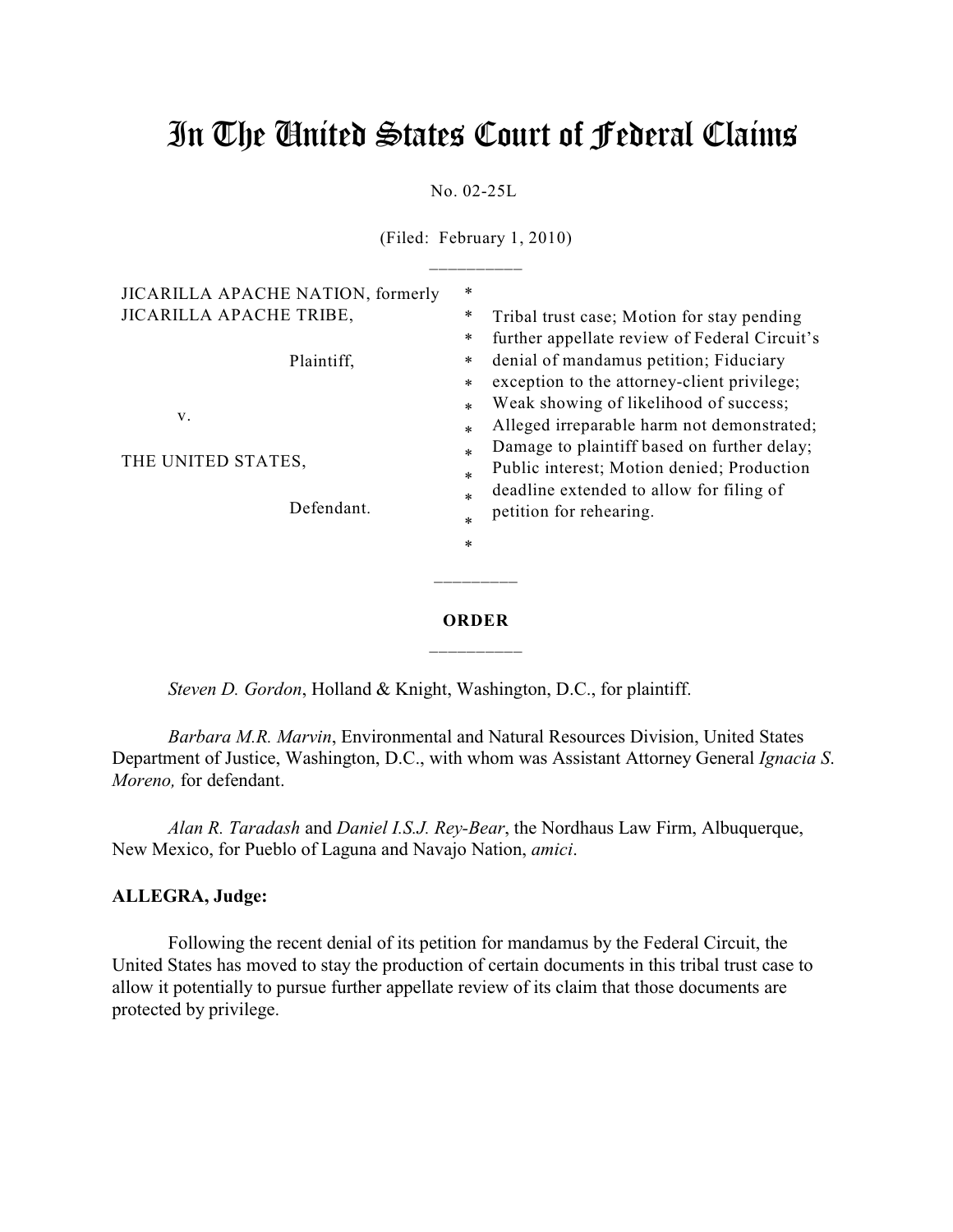The complaint in this case was filed on January 8, 2002. Thereafter, the parties engaged in an earnest effort to settle this case, via alternative dispute resolution. After a settlement did not materialize, in July of 2008, the case was restored to the active docket and an order was issued establishing a schedule that envisioned the completion of all discovery by July 30, 2009. In the midst of that discovery, the document dispute that is the genesis of this matter erupted.

On July 2, 2009, this court granted, in part, a motion filed by Jicarilla Apache Nation (plaintiff) seeking to compel the discovery of certain documents. *Jicarilla Apache Nation v. United States*, 88 Fed. Cl. 1 (2009). The court held, *inter alia*, that certain communications between agencies of the United States and their attorneys regarding Indian trust matters were subject to a fiduciary exception to the attorney-client privilege. *Id*. at 11-12. At the end of that opinion, the court ordered defendant to produce, by July 13, 2009, a series of listed documents. *Id.* at 21.<sup>1</sup> Following an extension of that production deadline to August 10, 2009, on July 31, 2009, defendant filed a petition for a writ of mandamus in the Federal Circuit, seeking to vacate this court's order to the extent it required the production of documents on which the United States continued to claim the attorney-client privilege.

On August 4, 2009, the Federal Circuit issued an order temporarily staying this court's production order, pending consideration of defendant's petition for mandamus. On December 30, 2009, the Federal Circuit denied defendant's petition for a writ of mandamus, upholding this court's application of the fiduciary exception to the documents at issue. *In re United States*, 2009 WL 5125518 (Fed. Cir. Dec. 30, 2009). At the end of its opinion, the Federal Circuit lifted the temporary stay of this court's production order. *Id*. at \*11.

On January 4, 2010, this court ordered defendant to produce the aforementioned documents by January 13, 2010. On January 8, 2010, defendant filed a motion to stay the court's production order "until the expiration of Defendant's time to exercise any and all appellate remedies." Defendant acknowledged that the requested stay could be extensive – long enough not only to allow it potentially to file a petition for rehearing and/or a petition for certiorari, but for the respective courts to act on those petitions. It suggested, however, that the stay need not delay discovery in this matter, which, it contended, could proceed pending further appellate review of the production order. The same day this motion was received, the court issued an order extending the production deadline until February 1, 2010, and directing both parties to submit further filings regarding defendant's motion. Pursuant to that order, on January 19, 2010, defendant filed a memorandum describing its views as to whether the production of the documents in question to plaintiff would waive any attorney-client privilege with respect thereto as to third parties. On January 25, 2010, and January 26, 2010, plaintiff and the *amici*,

<sup>&</sup>lt;sup>1</sup> The documents in question were listed in part V.1(a) of the July 2 order and, at times thereafter, have been referred to as the "part V.1(a) documents."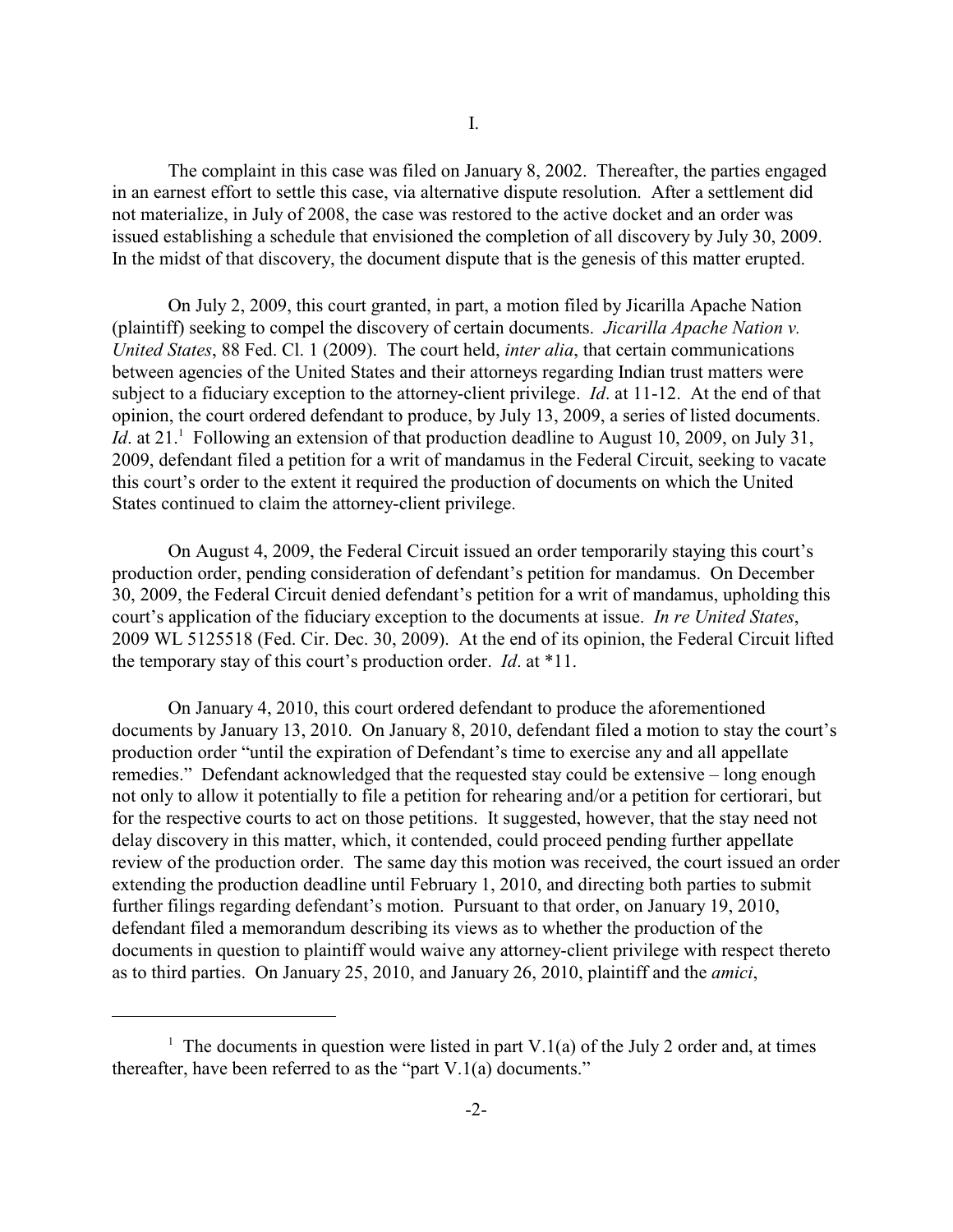respectively, filed their oppositions to defendant's motion to stay. On January 28, 2010, the court extended the production deadline to February 5, 2010.

II.

In essence, defendant's motion seeks an extended stay of this court's production order pending further appellate review. In determining whether to issue a stay, pending appeal, this court must "assess[] the movant's chances for success on [the merits] and weigh[] the equities as they affect the parties and the public." *E.I. DuPont de Nemours & Co. v. Phillips Petroleum Co.*, 835 F.2d 277, 278 (Fed. Cir. 1987); *see also Standard Havens Prods. v. Gencor Indus.*, 897 F.2d 511, 513 (Fed. Cir. 1990). Providing further guidance in this regard, the Supreme Court recently noted that such stay motions ordinarily are reviewed using four criteria – " $(1)$  whether the stay applicant has made a strong showing that he is likely to succeed on the merits; (2) whether the applicant will be irreparably injured absent a stay; (3) whether issuance of the stay will substantially injure the other parties interested in the proceeding; and (4) where the public interest lies.'" *Nken v. Holder*, 129 S. Ct. 1749, 1756 (2009) (quoting *Hilton v. Braunskill,* 481 U.S. 770, 776 (1987)); *see also E.I. DuPont de Nemours*, 835 F.2d at 278; *John R. Sand & Gravel Co. v. United States*, 60 Fed. Cl. 347, 349 (2004). Obtaining such a stay "'is not a matter of right, even if irreparable injury might otherwise result.'" *Nken*, 129 S. Ct. at 1757 (quoting *Virginian Ry. Co. v. United States*, 272 U.S. 658, 672 (1926)). The party requesting the stay bears the burden of showing that the circumstances warrant such an order. *Clinton v. Jones*, 520 U.S. 681, 708 (1997); *Landis v. North American Co.*, 299 U.S. 248, 255 (1936). Based upon its review of these factors, the court concludes that defendant has not met this burden.

First, defendant has made neither a strong showing that it is likely to obtain further review, nor much of any showing that it will prevail should such review be granted. Turning to the latter point first – in denying defendant's petition for mandamus, the Federal Circuit first observed that the fiduciary exception to the attorney-client privilege is well-established and has been recognized by multiple circuits in a variety of circumstances. *In re United States*, 2009 WL 5125518, at \*5-6. It then rejected defendant's banner claim, *to wit*, that, in tribal trust matters, "the fiduciary exception does not apply to it because its relationship to the tribe is different than a traditional fiduciary relationship." *Id*. at \*3, 6. In so concluding, the Federal Circuit noted that three other decisions – two in this court and one in the D.C. district court – had also rejected this claim. *Id*. at \*6 (citing *Osage Nation v. United States*, 66 Fed. Cl. 244, 247-53 (2005); *Cobell v. Norton*, 212 F.R.D. 24, 27-29 (D.D.C. 2002); *Shoshone Indian Tribe of Wind River Reservation, Wy. v. United States*, Nos. 458-79 and 459-79 (Fed. Cl. May 16, 2002)). Culminating its extensive analysis of this issue, the Federal Circuit held "that the United States cannot deny an Indian tribe's request to discover communications between the United States and its attorneys based on the attorney-client privilege when those communications concern management of an Indian trust and the United States has not claimed that the government or its attorneys considered a specific competing interest in those communications." *In re United States*, 2009 WL 5125518, at \*6.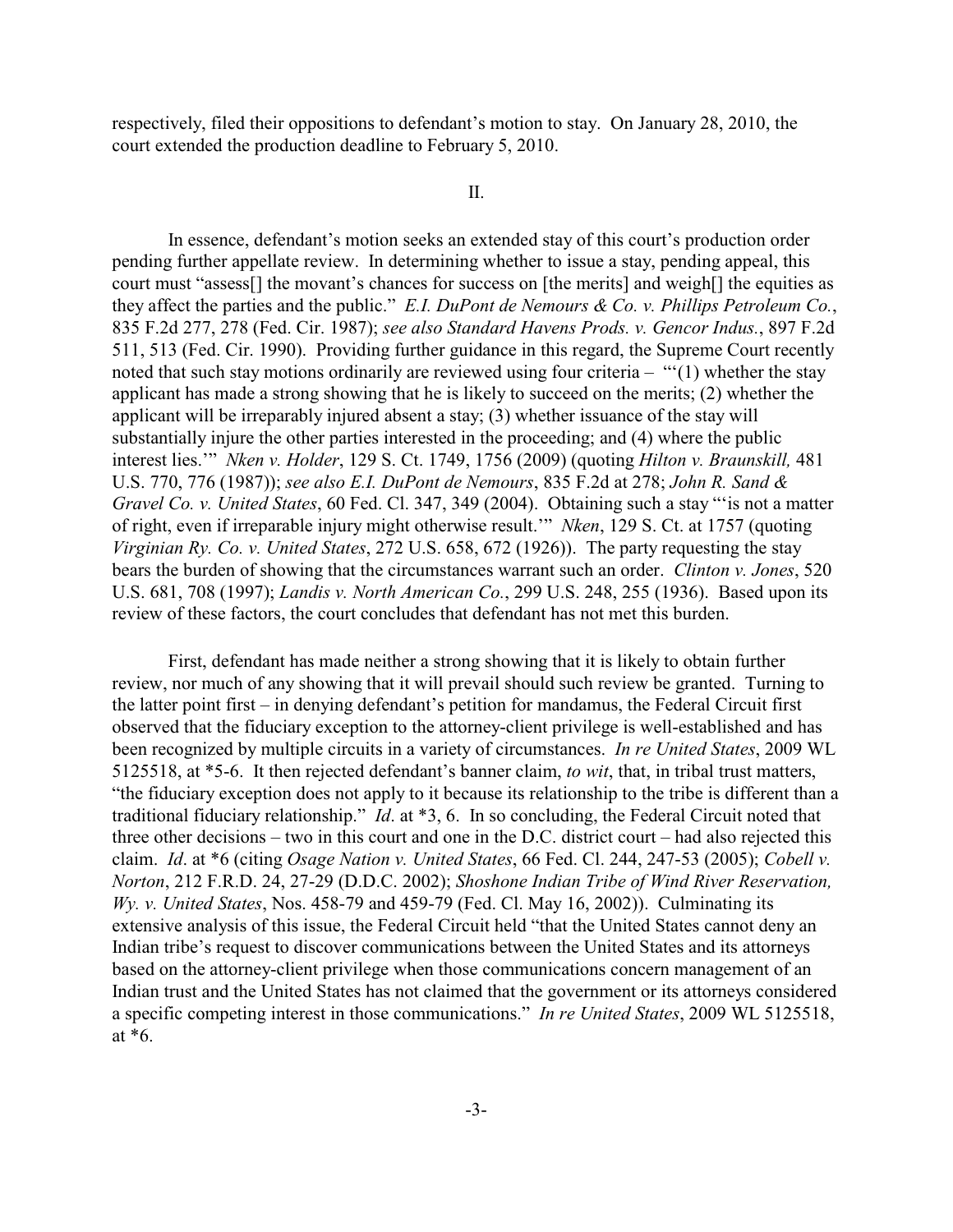Defendant has not pointed to a single decision – either before this court or the Federal Circuit – adopting its position that, in a case alleging the breach of fiduciary duties, it may shield from production evidence bearing on why it made the decisions that are being challenged. Nor has it cited a single case taking its view that its relationship to the tribes somehow brings it outside the well-recognized fiduciary exception. And there is good reason for defendant's silence on these counts – as there are no such cases. Moreover, as discussed by the Federal Circuit, the traditional rationales for the fiduciary exception – which have their roots in British common law – fit the circumstances of this case like a glove. *Id*. at \*6-7.

Beyond this, in seeking a further stay, defendant fails to come to grips with the unique procedural posture of this case. For one thing, this matter still involves a mandamus petition. Thus, for defendant to be successful in its attempt at further review, it must not only convince the Federal Circuit, sitting *en banc*, or the Supreme Court that its basic position is correct, but must do so in a fashion demonstrating its "clear and indisputable" right to a mandamus. *See Hollingsworth v. Perry*, 130 S. Ct. 705, 710 (2010); *Cheney v. United States Dist. Court for D.C.*, 542 U.S. 367, 380-81 (2004). Defendant is not seeking a stay pending an appeal as of right, but rather pending the potential pursuit of *discretionary* review of an adverse appellate decision. In assessing this type of stay, the court cannot ignore that an *en banc* hearing or rehearing "is not favored and ordinarily will not be ordered" unless needed "to secure or maintain uniformity of the court's decisions" or to review a "question of exceptional importance." Fed. R. App. P. 35(a); *see also* Fed. Cir. R. 35; *see Hoop v. Andrews*, 2009 WL 2431285, at \*1-2 (S.D. Ohio Aug. 6, 2009). Yet, there is no disuniformity in the law here – certainly nothing directly contrary to the Federal Circuit's opinion. And, while defendant has, in this court and the Federal Circuit, repeatedly emphasized the importance of the question at issue, discovery in this case is incomplete, leaving unresolved, for now, just how important production of the documents in question is to the ultimate resolution of this case (let alone any other case). Accordingly, in the court's view, there is, at best, a little flicker of hope that defendant will obtain further interlocutory review from the Federal Circuit of this court's production order.

Absent an intercircuit conflict on the question at issue  $-$  of which there is none  $-$  it is even less likely that the Supreme Court would grant certiorari as to the interlocutory ruling at issue. *See* Sup. Ct. R.  $10<sup>2</sup>$  This is particularly so in light of a recent opinion by the Court

 $2^2$  Reflecting the difficulties inherent in obtaining a writ of certiorari, the Supreme Court, only days ago, explained what is required to obtain a stay pending the disposition of a petition for certiorari –

To obtain a stay pending the filing and disposition of a petition for a writ of certiorari, an applicant must show (1) a reasonable probability that four Justices will consider the issue sufficiently meritorious to grant certiorari; (2) a fair prospect that a majority of the Court will vote to reverse the judgment below; and (3) a likelihood that irreparable harm will result from the denial of the stay.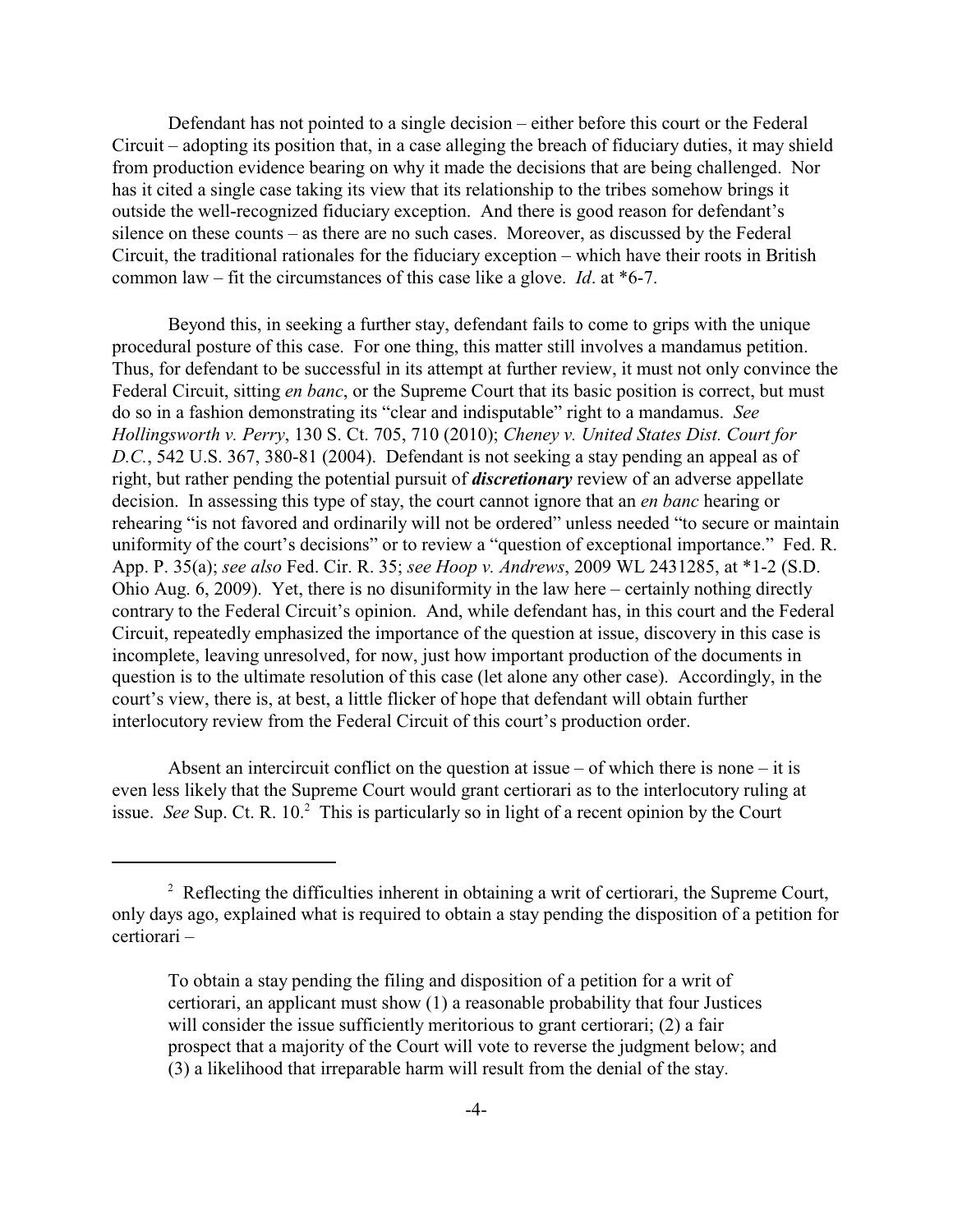indicating a reticence to review privilege issues on an interlocutory basis. *See Mohawk Indus., Inc. v. Carpenter*, 130 S. Ct. 599, 606 (2009).<sup>3</sup>

Second, there is significant doubt as to whether defendant will be irreparably injured by production of the documents in question. The court ordered defendant to file a memorandum expressing its view as to whether production of the documents in question, under court order, would waive the attorney-client privilege as to third parties. It did so because defendant's prior filings appeared to waffle on this point. In that memorandum, defendant continued to assert that the law in this area is somewhat "unsettled," but ultimately posited that court-ordered production would not waive the privilege as to third parties. Yet, it appears that defendant's memorandum may suffer from a dose of artificial modesty – for, as it turns out, the decisional law is not particularly unsettled and appears overwhelmingly to support defendant's position.<sup>4</sup> Further, as the *amici* point out, the Federal Rules of Evidence were recently amended to provide that "[a] Federal court may order that the [attorney-client] privilege . . . is not waived by disclosure connected with the litigation pending before the court – in which event the disclosure is also not

 $\frac{3}{3}$  In *Mohawk*, the Court commented, as follows –

In our estimation, postjudgment appeals generally suffice to protect the rights of litigants and assure the vitality of the attorney-client privilege. Appellate courts can remedy the improper disclosure of privileged material in the same way they remedy a host of other erroneous evidentiary rulings: by vacating an adverse judgment and remanding for a new trial in which the protected material and its fruits are excluded from evidence.

## 130 S. Ct. at 606-07.

<sup>4</sup> Am. Nat'l Bank & Trust Co. of Chicago v. Equitable Life Assur. Soc'y of the United *States*, 406 F.3d 867, 877 n.5 (7th Cir. 2005); *Westinghouse Elec. Corp. v. Republic of the Philippines*, 951 F.2d 1414, 1427 n.14 (3d Cir. 1991); *In re Vargas*, 723 F.2d 1461, 1466 (10th Cir. 1983); *In re Sealed Case*, 676 F.2d 793, 809 n.54 (D.C. Cir. 1982); *Transamerica Computer Co. v. Int'l Bus. Machs. Corp.*, 573 F.2d 646, 651 (9th Cir. 1978); *see also In re Parmalat Sec. Litig*., 2006 WL 3592936, at \*4 (S.D.N.Y. Dec. 1, 2006); *Amway Corp. v. Procter & Gamble Co.*, 2001 WL 1818698, at \*2 (W.D. Mich. Apr. 3, 2001); *Gov't Guarantee Fund of the Republic of Finland v. Hyatt Corp*., 182 F.R.D. 182, 187 (D.V.I. 1998); *Leonen v. Johns-Manville*, 135 F.R.D. 94, 99-100 (D.N.J. 1990).

*Hollingsworth*, 130 S. Ct. at 709-10; *see also Lucas v. Townsend*, 486 U.S. 1301, 1304 (1988) (Kennedy, J., in chambers); *Rostker v. Goldberg*, 448 U.S. 1306, 1308 (1980) (Brennan, J., in chambers). While the court does not mean to suggest that the standard for granting a stay here is the same as in the Supreme Court, the Supreme Court's standard, nonetheless, reflects the added burden that a litigant must satisfy in seeking a stay following an adverse appellate decision.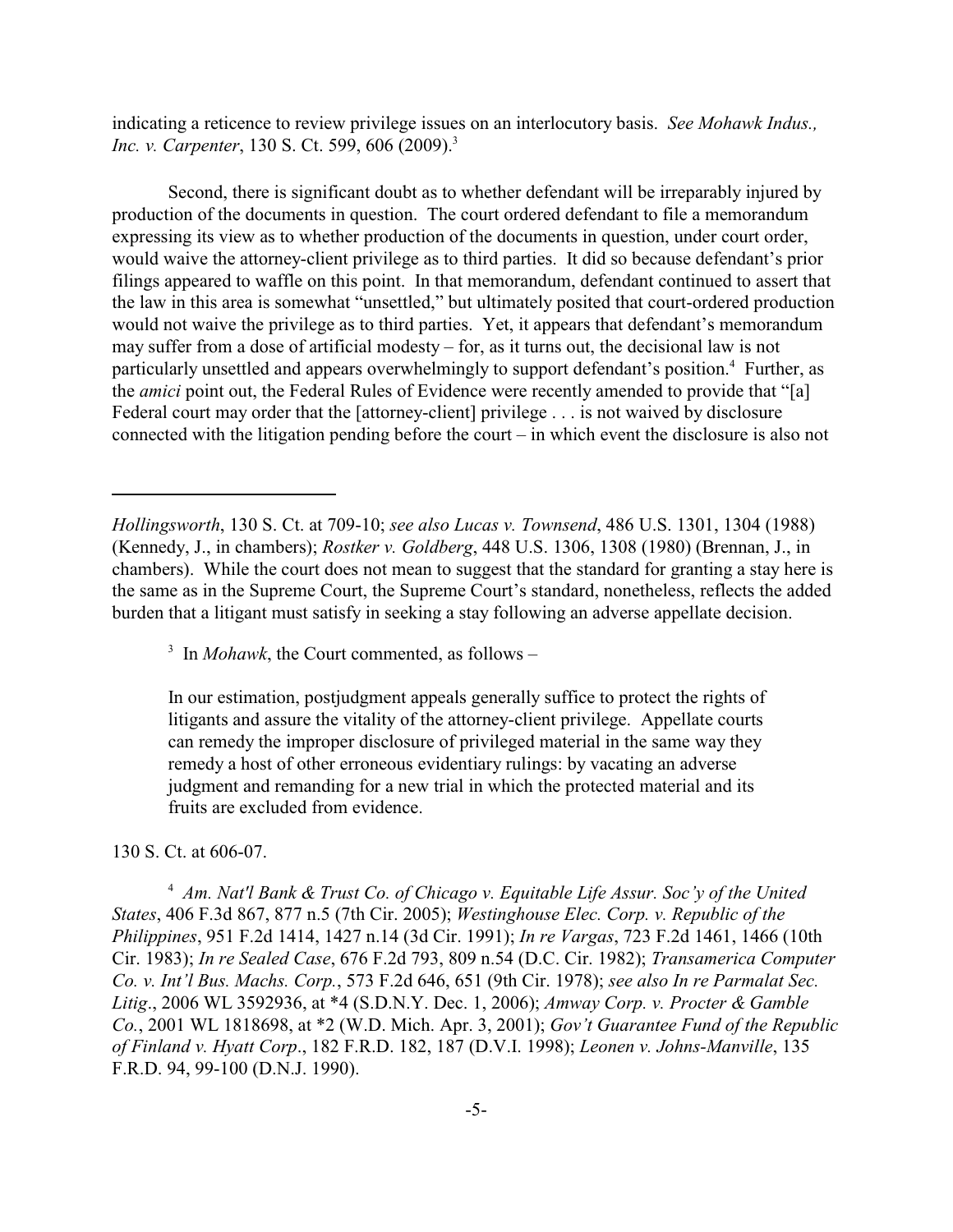a waiver in any other Federal or State proceeding." Fed. R. Evid. 502(d).<sup>5</sup> If defendant truly is concerned that the production here would occasion a waiver of the privilege in other cases, it can easily remedy that matter by formally seeking relief under this rule. But, to date, it has skirted this issue. Moreover, in terms of minimizing any "damage" associated with this court's ruling, it also must be stressed that this case is subject to a Confidentiality Agreement and Protective Order which limits the use and further disclosure of records produced in this action, including those to be produced under this court's production order. *See Jicarilla Apache Nation v. United States*, 60 Fed. Cl. 413 (2004). In short, then, the potential that producing the documents in question would harm defendant in other cases appears remote.<sup>6</sup>

But what about the impact in this case? Defendant, of course, claims that irreparable harm will result if it is forced now to produce the documents. But, should subsequent review lead to the overturning of the Federal Circuit's decision, the court could order plaintiff to return to defendant the documents covered by the production order. While defendant contends that this remedy is inadequate – that the court cannot thereby "un-ring the bell" after the documents are produced – that simply is untrue. A procedure similar to that described – the preliminary provision of documents and the ordering of their return upon a subsequent determination that a privilege lies – is specifically sanctioned by recent amendments to the Federal Rules of Civil Procedure (and this court's rules). *See* Fed. R. Civ. P. 26(b)(5)(B); RCFC 26(b)(5)(B).<sup>7</sup> The

<sup>6</sup> Defendant is simply wrong in suggesting that it will be irreparably harmed because production in this case will engender litigation by third parties seeking the same sorts of production. The reality is that, as long as defendant adheres to its view of the law, disputes regarding the production of such documents inevitably will arise in other tribal trust cases, regardless of the outcome of this case.

<sup>7</sup> RCFC 26(b)(5)(B) provides –

 $\frac{5}{10}$  Rule 502(d) was enacted by Congress in 2008. *See* Pub. L. No. 110-332, §1(a), 122 Stat. 3537. The legislative history indicates that the rule was adopted to resolve "longstanding disputes in the courts about the effect of certain disclosures of communications or information protected by the attorney-client privilege" and to avoid the notion that issues regarding the application of the privilege had to be litigated to the hilt in order to avoid inadvertent waivers of the privilege. 154 Cong. Rec. S1317-19 (Feb. 27, 2008) (statement of Sen. Leahy); *see also* 154 Cong. Rec. H7818-19 (Sept. 8, 2008) (statement of Rep. Jackson-Lee).

If information produced in discovery is subject to a claim of privilege or of protection as trial-preparation material, the party making the claim may notify any party that received the information of the claim and the basis for it. After being notified, a party must promptly return, sequester, or destroy the specified information and any copies it has; must not use or disclose the information until the claim is resolved; must take reasonable steps to retrieve the information if the party disclosed it before being notified; and may promptly present the information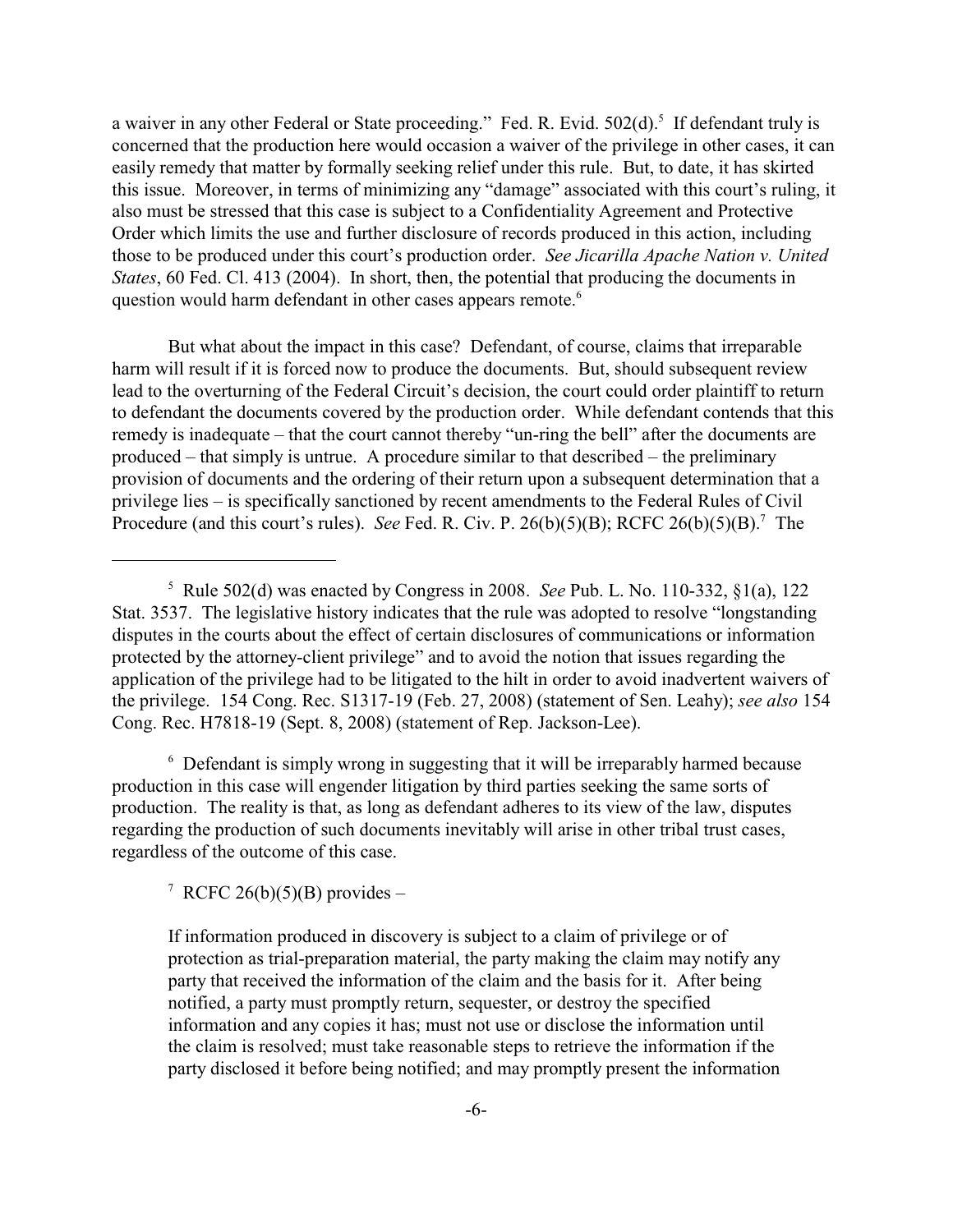drafters of the latter rule hardly felt that the temporary provision of documents ultimately determined to be covered by a privilege would lead to irreparable harm. *See* Fed. R. Civ. P. 26(b)(5) advisory comm. notes (2006 amendment); *see also Mohawk*, 130 S. Ct. at 606-07. Nor is there any special reason for believing that such irreparable harm would materialize here – any more than it apparently did in other cases in which, faced with orders requiring the production of similar documents, defendant simply complied.<sup>8</sup> The short of the matter then is that defendant has not demonstrated that irreparable harm will occur if it complies with this court's production order.

Third, although defendant belittles the harm others might experience if its motion were granted, that harm plainly exists and is significant. As the case history discussed above reveals, the documents at issue have been withheld for an extraordinarily long time and their production has been the subject of multiple stays and extensions. While defendant now suggests that discovery in this matter could continue pending further appellate review of the production order, it never made, at least to the court's knowledge, that offer before – indeed, it appears that discovery has been largely halted as the result of the prior interlocutory review. Plaintiff persuasively argues that future discovery would be hampered if the documents in question were not revealed, noting, in particular, that it cannot proceed with important depositions until those documents are reviewed. Moreover, as plaintiff and the *amici* note, granting defendant's stay would mean that this case would be delayed not only while defendant ponders whether to pursue further relief, but also while the relevant courts decide whether to permit such review, no matter how strong or weak the petitions may be – in the case of the Supreme Court, for example, the granting of defendant's stay motion could delay further discovery in this case until a petition for certiorari is denied, which might not occur until October 4, 2010 (the first Monday in October).

Extended delay of production heightens the risk that relevant witnesses will experience memory loss or diminished levels of recollection. And that is not all. A Record Retention Order was issued in this case because defendant, in the past, failed adequately to protect various tribal trust documents. *See also Pueblo of Laguna v. United States*, 60 Fed. Cl. 133, 138-39 (2004). Despite the existence of that order, a number of documents relevant to this case were later destroyed. *See* Defendant's July 9, 2007, Notice of Inadvertent Document Destruction (describing a government contractor's destruction of 15 boxes of government records including documents relating to financial transactions of the Department of the Interior and the Bureau of

to the court under seal for a determination of the claim. The producing party must preserve the information until the claim is resolved.

<sup>&</sup>lt;sup>8</sup> The government previously has been ordered by this court to produce tribal trust administration documents under the fiduciary exception. *See Osage Nation*, 66 Fed. Cl. at 253. And in that instance, after being given four days to comply, defendant requested only an additional week, at which time it produced the documents. Moreover, there is no indication that defendant resisted the production orders in *Cobell* and *Shoshone*. Seemingly, defendant's actions in these earlier cases give its claims of dire circumstances here a somewhat hollow ring.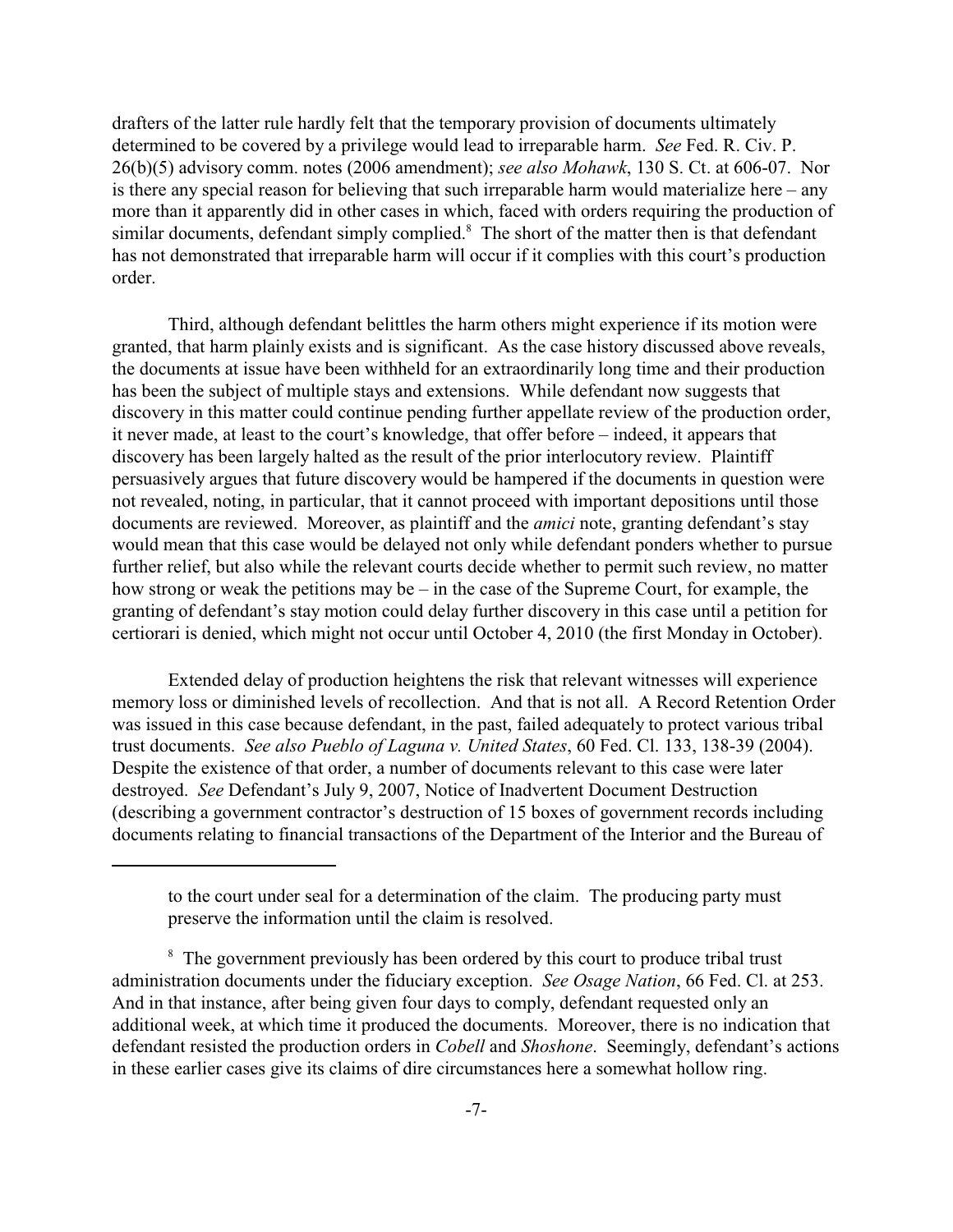Indian Affairs). And, despite the existence of similar preservation orders, relevant documents in the possession of defendant likewise have been mishandled or lost in other tribal cases.<sup>9</sup> In yet another instance, 581 boxes of documents that were thought to have been preserved were, upon examination, found to have suffered water and mold damage requiring immediate testing and possible remediation.<sup>10</sup> Any significant further delay, then, threatens the loss or destruction of further evidence relevant to this case, with obvious negative impact on plaintiff's ability to mount a successful case. Contrary to defendant's claims, then, the situation here is hardly one in which the equities are stacked in its favor. The reverse is far more likely to be the case.

Fourth, and finally, with this case now having been pending in this court for more than *eight years*, the public interest seemingly lies in favor of moving forward.<sup>11</sup> While defendant emphasizes the precedential impact of the privilege ruling herein, it seemingly turns a blind eye to the fact that the precedents developed in this case may aid the resolution of more than ninety similar cases pending before this court, many of which are currently in settlement discussions. Further delay of this case threatens to postpone the ultimate resolution not only of this case, but of these other cases, as well, a factor that further militates against granting defendant the potentially lengthy stay it seeks. Lastly, it should be observed that by the time production is ordered in the provisions made below, more than forty-five days will have elapsed since the Federal Circuit dismissed defendant's mandamus petition – in other words, defendant will have had the full time allotted by the Federal Circuit's rule in which to file a petition for rehearing. *See* Fed. Cir. R. 40(a). Given the countervailing considerations, the court does not believe that defendant can reasonably expect more.

<sup>10</sup> See Navajo Nation v. United States, No. 06-945L, Defendant's Apr. 15, 2008, Notice of Discovery of Document Damage and July 8, 2008 Suppl. Notification (identifying 581 Bureau of Indian Affairs boxes threatened by water and/or mold damage), Defendant's Aug. 6, 2008, Notice of Discovery of Document Damage and Oct. 7, 2008, Suppl. Notification (describing water-damaged boxes found in an Arizona Bureau of Indian Affairs building), and Defendant's Dec. 10, 2008, Report (identifying damaged maps and aerial photographs at the Fort Defiance Bureau of Indian Affairs agency).

 $11$  This case was inactive for nearly six years while the parties attempted to resolve this matter through alternative dispute resolution. While that time was wasted, neither can it be disregarded. *Nken*, 129 S. Ct. at 1754 ("'No court can make time stand still'" (quoting *Scripps-Howard Radio, Inc. v. FCC*, 316 U.S. 4, 9 (1942))).

*See, e.g.*, *Pueblo of Laguna v. United States*, No. 02-24L, Nov. 11, 2005, Joint Status <sup>9</sup> Report (discussing an incident at the National Archives and Records Administration in which permanent files were found in waste receptacles), and Defendant's July 9, 2007, Notice Concerning Inadvertent Document Destruction (describing the incident, also reported in this case, in which 15 boxes including Department of Interior and Bureau of Indian Affairs financial documents were destroyed by a government contractor).